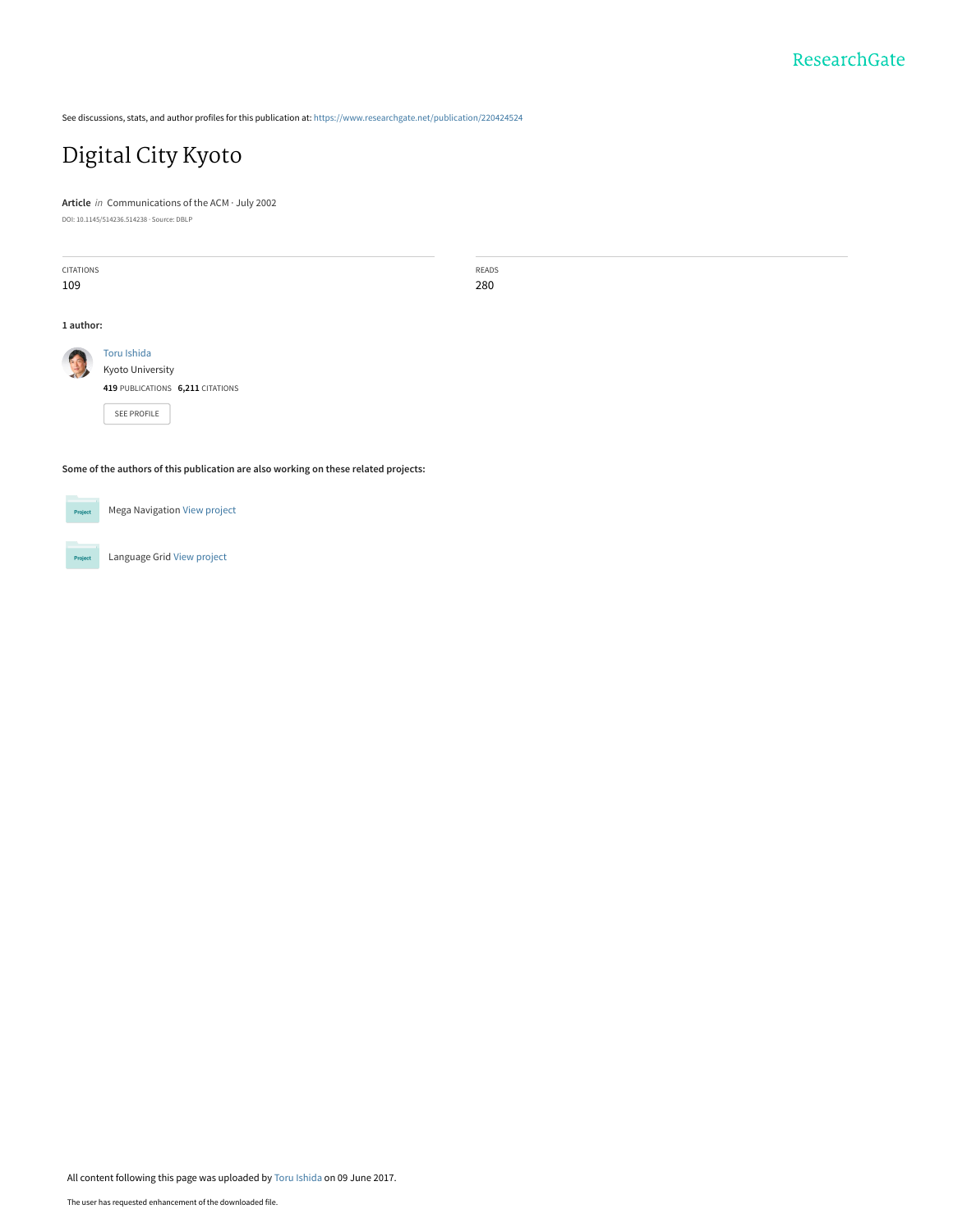understanding of their current status and future.

We first turn to digital cities in the U.S. When we perform a "digital city" search, we

find many instances created by America Online. AOL provides locally focused online network services for several hundred cities and the number is growing. Each AOL digital city delivers locally relevant news, community resources, entertainment, and commerce. Unlike general search engines aimed at retrieving information around the world, digital cities focus on local information. Besides those information services, AOL provides local advertising opportuni-Digital

> ties for vertical markets including auto, real estate, employment, and health. AOL digital cities are very homogeneous as a result of pursuing economic efficiency.

In Europe, however, more than 100 local authorities started different digital cities in the last eight years. The topics include telematic applications, carfree cities, and so on. The European Digital Cities Conference started in 1994 to discuss a wide variety of topics [9].

Digital City Amsterdam, for example, was built eight year ago [12] as a platform for various community networks and thus focuses particularly on social interaction among citizens. This digital city was first created for communication between the municipal council and citizens. All communication was presented via text and modems. Terminals were placed at public spaces such as libraries and transportation centers. The success of this experiment increased citizens' interest in the Net. The system continued to grow; in 1998 80,000 users were registered with Digital City Amsterdam, which is operated by a nonprofit organization called De Digitale Stad (DDS).

The Helsinki Arena 2000 Project began in 1996 under the initiative of the Helsinki telephone company (now Elisa Communications) [8]. The goal of the project was building the next-generation metropolitan network. This network enables citizens to communicate with each other using live video in both directions; members of a classic car community can cooperate on repairs by using live video transfer. In parallel to the development of high-speed networks,

## **< BY TORU ISHIDA >**

The concept of digital cities is to build an arena in which people in regional communities can interact and share knowledge, experiences, and mutual interests. Digital cities integrate urban information (both achievable and real time) and create public spaces in the Internet for people living/visiting the cities. local information. B<br>vices, AOL provide<br>vices, AOL provide<br>tal cities is to build an<br>arena in which people in vers The topics inclu

City

Digital cities are being developed all over the world [7]. Why do regional information spaces attract people given this era of globalization? The Internet has triggered global businesses, but at the same time enables us to create rich information spaces for everyday life. While the Internet makes research and businesses global, life is inherently local. Business requires homogeneity to allow global competition, while life is heterogeneous reflecting the different cultural backgrounds. Business applications require standard protocols to overcome differences, but we do not need any standard for our life. If there are differences, we need to support cross-cultural communications.

The rapid advance of Internet technologies makes any prediction rather suspect. Digital cities will change together with the computer and communication technologies. No digital city can remain at its current status. Given this qualification, we visit several digital cities around the world and then review their goals, architecture, and technologies for a better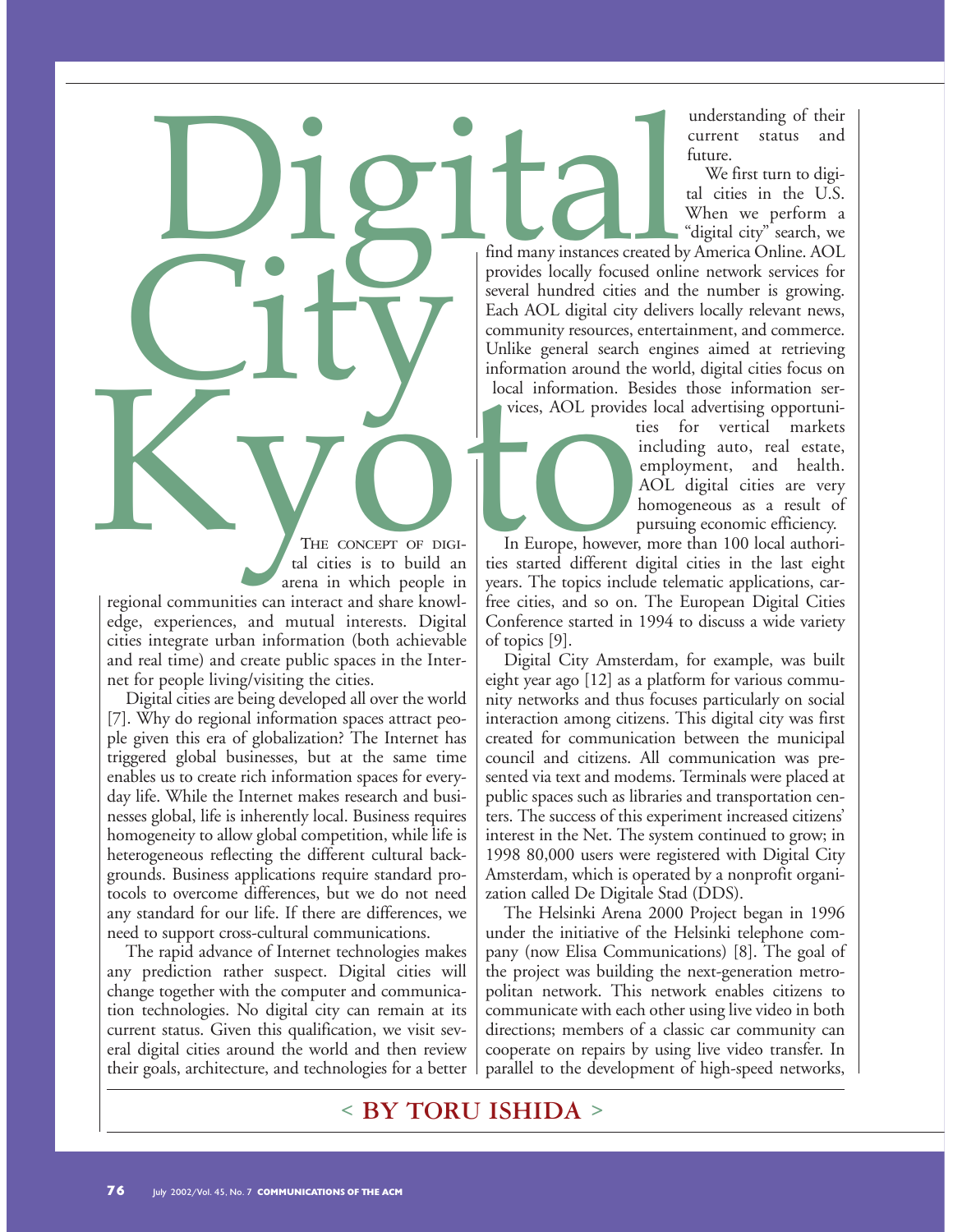an attempt to build the entire 3D city of Helsinki is under way (www.hel.fi/infocities). As the 3D models become more accurate, more computational power and communication bandwidth will be required to view the digital cities at home. Thus, the virtual city can be a face of the project, and will provide a human interface for new broadband services.

Digital cities commonly provide both profit and nonprofit services and try to strike a balance between the two. Without profit services, digital cities are seldom attractive and fail to become a portal to the city. Without nonprofit services, the city may become too homogeneous as a result of pursuing economic effi-

*Digital cities can provide the social information infrastructure for everyday life. The Digital City Kyoto project incorporates a three-layer architecture based on the newest technologies for a real-time, real-life feel to the city.*

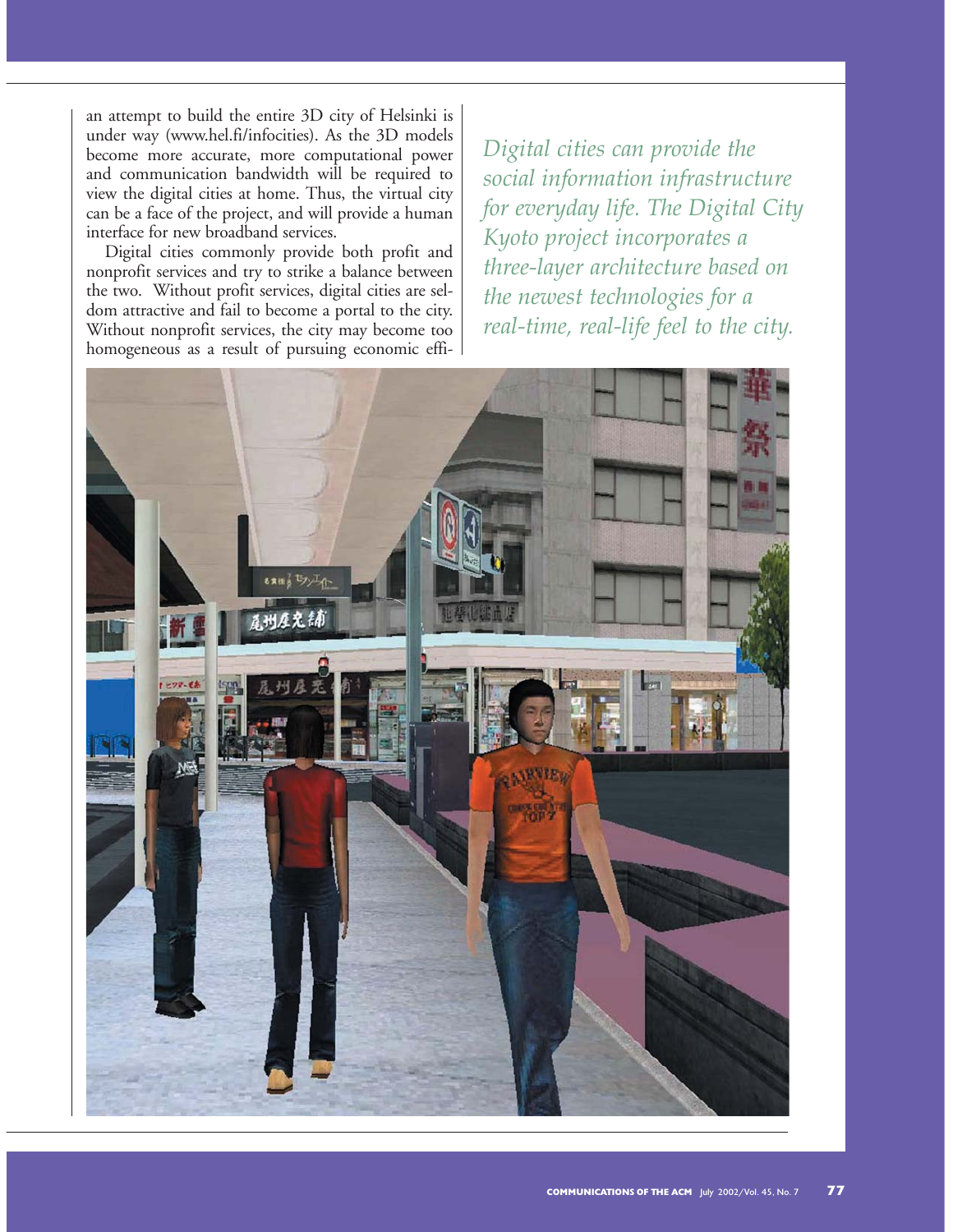



**Figure 1. Digital cities in Europe: (a) Virtual Helsinki; (b) Digital City Amsterdam.**

ciency. In any case, digital cities are forced to face competition with

**(b)**

private companies, which provide only profit services. Can digital cities compete with those companies? Technology may also move the border between profit and nonprofit services. For example, digital cities often provide free email and free disk space services in an attempt to guarantee an equal opportunity to anyone who wants to access the Internet. Since free email services can become commercial, however, it is no longer clear whether this service is profit or nonprofit.

### **Digital City Kyoto**

Kyoto was the capital of Japan for more than a thousand years, and has been a cultural center of Japan for even longer. To begin a digital city project for Kyoto, we started with its design policies. The first policy for designing Digital City Kyoto is to make it *real* by establishing a strong connection to physical Kyoto. Unlike Digital City Amsterdam, Digital City Kyoto is not an imaginary city existing only in cyberspace. Instead, this digital city complements the corresponding physical city, and provides an information center for daily life for actual urban

communities. Digital activities will become an essential part of the real city in the near future. We think digital and physical make things real, and thus are working on a digital part of the real city. The second design policy is to make the digital city live by dynamically integrating Web archives and real-time sensory information created in the city. We will not produce contents nor select them. We will provide a tool for viewing and reorganizing digital activities created by people in the city.

We propose the three-layer model as a system architecture suitable for digital cities (see Figure 2) [5]. The first layer is the information layer where Web archives and real-time sensory data are integrated and reorganized using the city metaphor. The geographical database is

used for the integration of different types of information. The second layer is the interface layer where 2D maps and 3D virtual spaces provide an intuitive view of digital cities. The animation of moving objects such as avatars, cars, buses, trains, and helicopters demonstrate some of the dynamic activities in the cities. If an animation reflects a real activity, the moving object can become a tool for social interaction: users may want to click the object to communicate with it. The third layer is the interaction layer where residents and tourists interact with each other. Community computing experiments [4] will be applied to encourage interactions in digital cities.

**Information layer.** Operations on current Web sites are mainly by text—users search information by keywords and software robots retrieve information. This search-and-retrieve metaphor works well, especially if the needed information is distributed worldwide. If the Internet is to be used for everyday life, however, the geographical interface will become more important. As shown in Figure 2, geographical information systems (GIS) is the core of our digital city. The geographical database connects 2D/3D interfaces to Web/sensory information. From the viewpoint of system architecture, introducing the geographic database allows us to test various interface/information technologies independently.

After digital cities become popular, people will register their pages directly with the geographical data-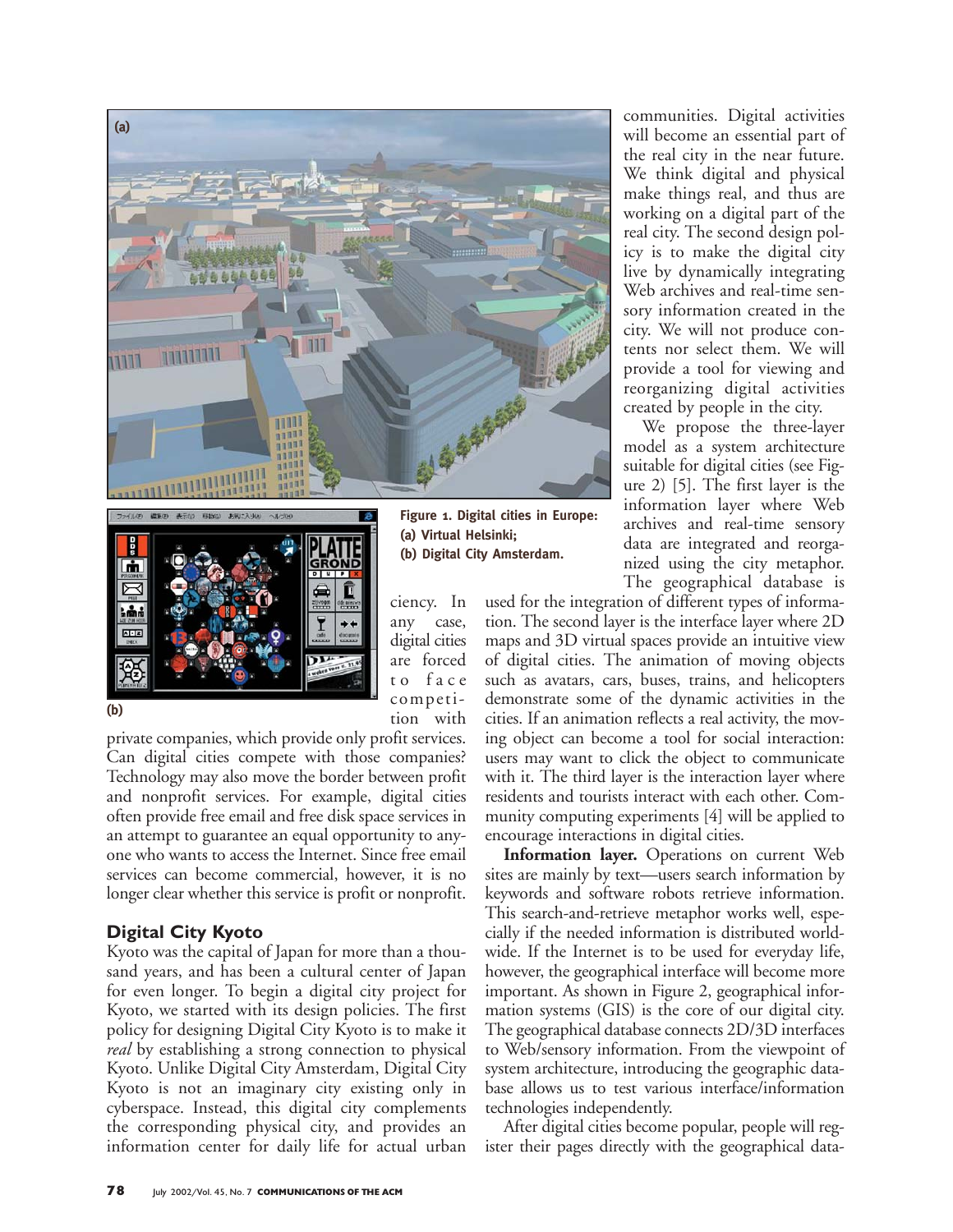*Digital cities provide both profit and nonprofit services and try to strike a balance between the two. Without profit services, digital cities are seldom attractive and fail to become a city's portal. Without nonprofit services, the city may become too homogeneous as a result of pursuing economic efficiency.*

**Figure 2. The three-layer architecture for Digital City Kyoto.**

bases. Until then, we need some technology to automatically determine

As the real-time sensory information, we are considering bus schedules, traffic status, weather condition, and live video from the fire department. In



**FITAL CITY KYOTO ...** - NTT Open Lab 食欲感学 観念交通完整事情業務 光菜 通完 **(a) (b)**

**Figure 3. Digital City Kyoto: (a) GeoLink (by Kaoru Hiramatsu) (b) 3D Kyoto (by Stefan Lisowski).**

the XY coordinates of each Web page. However, since Kyoto is 1,200 years

old, there are various ways to express the same address, and this makes the process very complicated. So far, we have processed 4,800 pages that refer to public spaces including restaurants, shopping centers, hospitals, temples, schools, and bus stops. Figure 3(a) shows the results of locating the pages on the map. We can see how Web pages (restaurants, schools, temples, shopping centers, and so on) are distributed in the city. Various data retrieval methods involving this map are under development [2].

Kyoto City, more than 300 sensors have already been installed and they are gathering the traffic data of more than 600 city buses. Each bus sends its location and route data every few minutes. Such dynamic information makes our digital city live. The first trial collects real-time bus data and displays it on the digital city. Real-time city information is more important for people who are doing something in the physical city than for those who are sitting in front

of desktop computers. For example, people would like to know when the next bus is coming, where the nearest vacant parking lot is, whether they can reserve a table at a restaurant, and what is on sale at the department store just in front of them. We are now implementing a prototype application that provides live information to mobile users through wireless phones.

**Interface layer.** The

3D graphic technology becomes a key component of the interface layer when used in parallel with the 2D maps. The 3D aspect to a digital city allows nonresidents to get a good feel for what the city looks like, and to plan actual tours. Residents of the city can use the 3D interface to pinpoint places or stores they would like to visit, and to test walking routes.

Figure 3(b) shows the 3D implementation of Shijo Shopping Street (Kyoto's most popular shopping area). We use 3DML, which is not well suited to reproducing gardens and grounds, but has no problem with modern rectilinear buildings. Since 3DML is easy to use, college and high school students in Kyoto have joined us in building the 3D Kyoto. This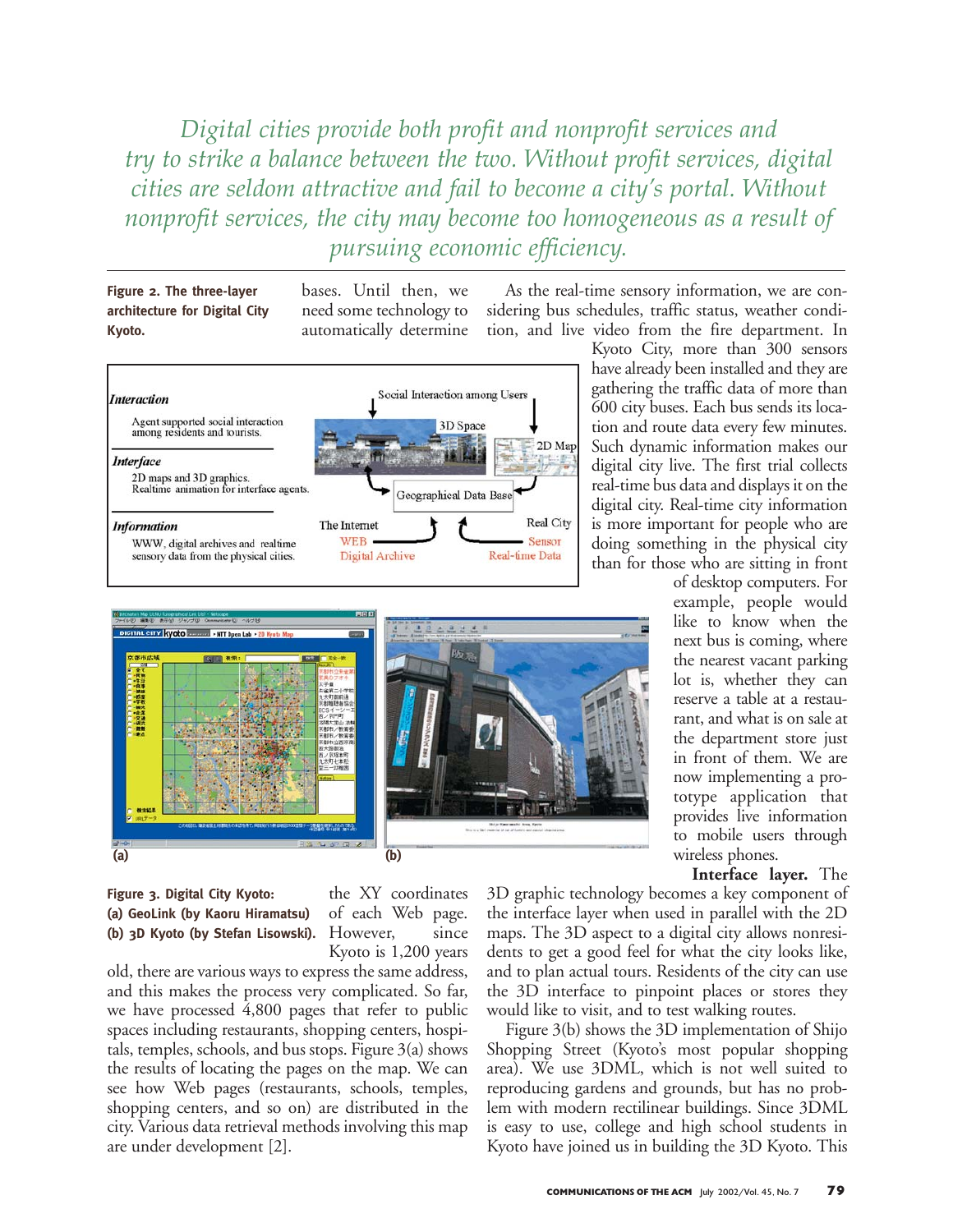follows the bazaar approach to software development. We hope contributors from all over Kyoto will keep the project from being a small handful of stagnant areas, and make this a vast and dynamic city.

At the same time, we are discussing various problems with the shopping street community since we are using photos, information in the photos becomes old; the advertisements in the photos quickly become out-of-date; and some

photos include registered trademarks. It is important for engineers, researchers, and shop owners to consider these issues. One solution is a Web interface to allow individual shopkeepers to update the advertisement photos on their 3D buildings by themselves.

**Interaction layer.** Social interaction is an important goal in digital cities. Even if we build a beautiful 3D space, if no one lives in the city, the city cannot be very attractive. We plan to use cutting-edge technologies to encourage social interaction in Digital City Kyoto. One idea we must encourage for cross-cultural interaction in the digital city is to implement a digital bus tour for foreign visitors to the site. The tour will be a point of entry for foreigners to the digital city, as well as to Kyoto itself. The tour has been imple-

**Figure 5. Walking in 3D Kyoto (by Hideyuki Nakanishi).**

mented within the Web environment, using I-Chat and Microsoft's agent tech-





**Figure 4. Digital bus tour with agent guide (by Katherine Isbister).**

nology (see Figure 4). The tour guide agent will lead visitors through the Nijo Castle in Kyoto simulated with 3DML. To create the tour guide agent, we participated in several guideled tours of Kyoto. We noticed the tour guides often told stories to supplement the rich visual environment of Kyoto and provided explanations of what Japanese people both past and present—

did in each place.

Another trial for developing social interaction in digital cities uses avatars in the 3D space to bridge residents and visitors. Figure 5 shows the animation of avatars walking in 3D Kyoto. The technology allows a number of avatars to walk around the city in real time. By making links between the avatars and the people walking in the corresponding physical city, we can realize communication between digital tourists and physical residents. As the walking motion can be generated by the user's machine via a Web browser plug-in, only the walking position/velocity and direction need to be downloaded. Thus, a large number of avatars can be created rapidly in real time. Aside from the known avatars, adding a virtual population will activate the digital city and make it more attractive. We have also begun work on disaster management simulations in digital cities.

#### **Technologies for Digital Cities**

The following technologies are unique to digital cities.

*Technology for information integration* is essential to accumulate and reorganize urban information in a comprehensive manner. Digital cities typically handle Web pages and real-time sensory data from physical cities. Voluminous high-quality digital archives can also be accessed from digital cities. The idea of using a map is commonly observed in digital cities. Amsterdam uses an abstract information map, while Kyoto uses a physical map. In the latter case, technologies are needed to integrate different kinds of urban information via GIS. Indeed, GIS becomes a key technology for this.

*Technology for public participation*. To allow various